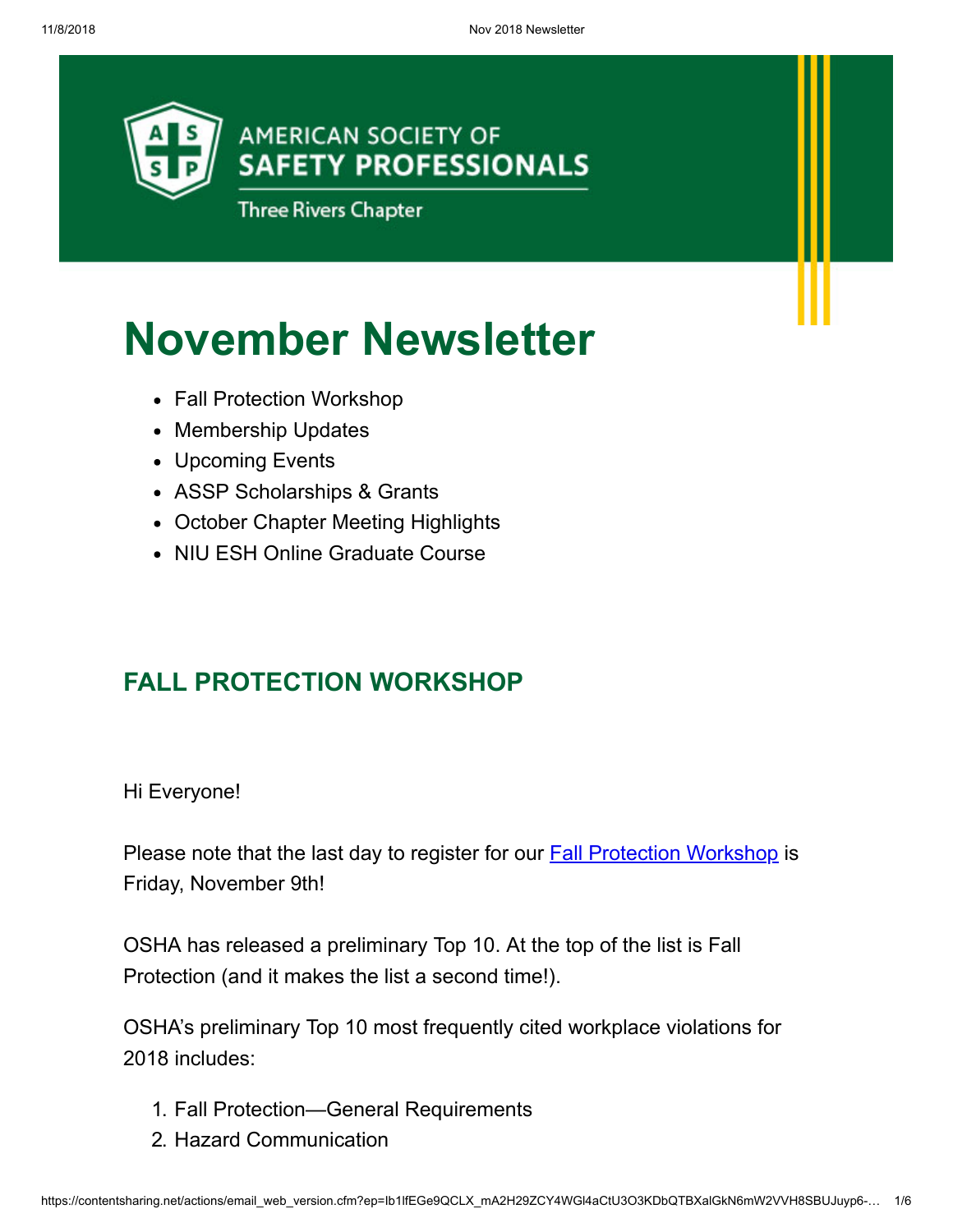- 3. Scaffolding
- 4. Respiratory Protection
- 5. Lockout/Tagout
- 6. Ladders
- 7. Powered Industrial Trucks
- 8. Fall Protection—Training Requirements
- 9. Machine Guarding
- 10. Eye and Face Protection

# **MEMBERSHIP UPDATES**

#### **New Members**

• Nicholas Mossman

## **Long Service Recognition of Chapter Members**

- Christopher B Moore, CSP, 25 years
- Brian J Stevens, CPEA, 25 years
- Francis P Norton, CSP, CFPS, ALCM, CPCU, 25 years
- Joseph P Sheahan, CSP, 25 years
- Diane L Rigsbee, 25years
- Eugene Satrun, CSP, CIH, 40 years
- Thomas F Bresnahan, 50 years

# **UPCOMING EVENTS**

## **November Chapter Workshop - Fall Protection**

Friday, November 16 from 8:00 AM – 12:00 PM,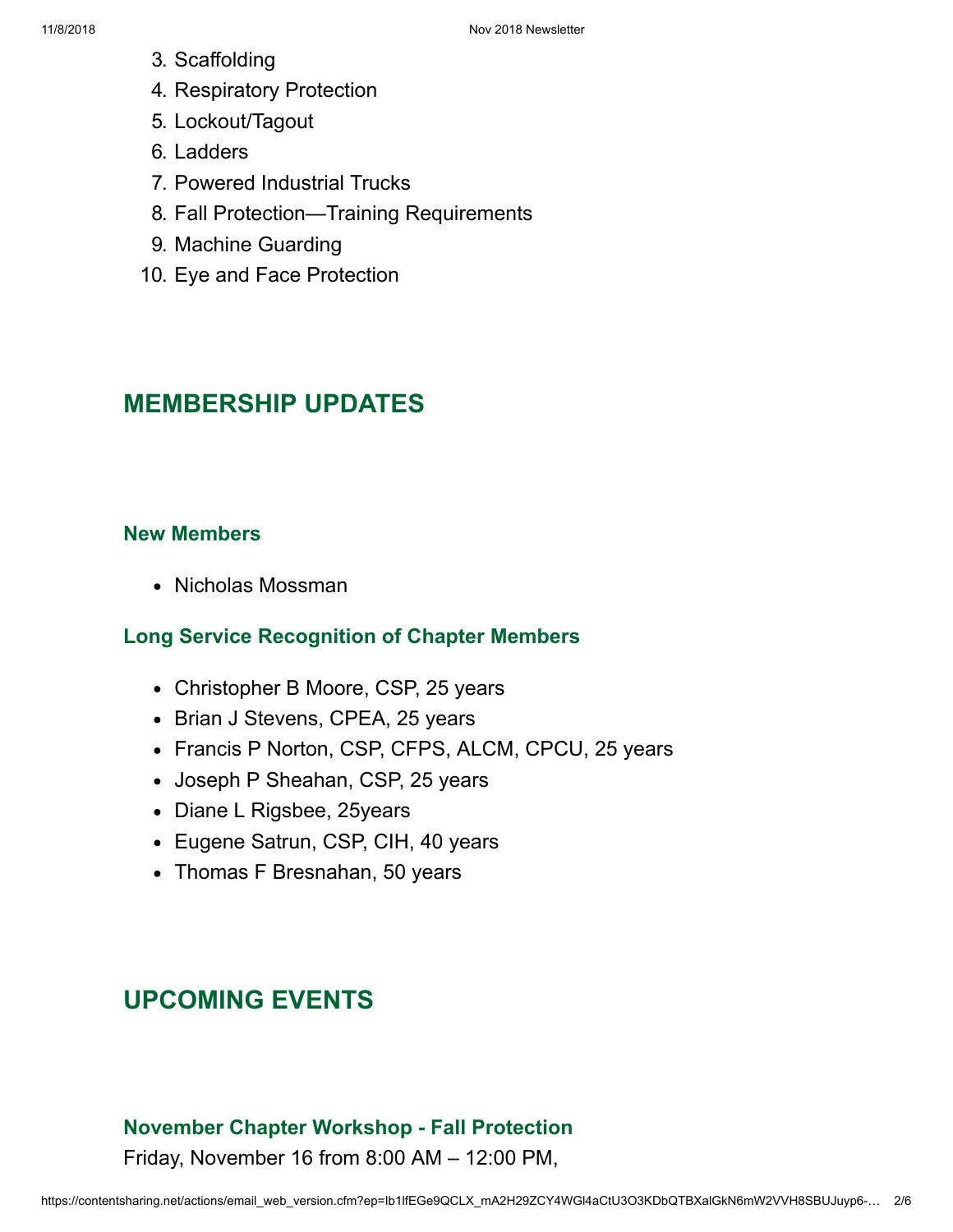Register: **[https://threerivers.assp.org/events/fall-protection-1-2-day](http://send.assp.org/link.cfm?r=_iexdL4Fryd0pylYLyjWzQ~~&pe=FyxRTV7PKe9TFQ9goMn4op0SNpOkV65YHKh_FzYG0pzyRvLBjj0v2sFIVba6bPJ7BjtJxzlTUBgvA1YD2ua_ZA~~&t=INSERT_TRACKING_ENCID)workshop/**

**December Chapter Volunteer Event - Northern Illinois Food Bank** Thursday, December 6 from 9:00 AM – 12:00 PM Register: **[https://threerivers.assp.org/events/northern-il-food-bank](http://send.assp.org/link.cfm?r=_iexdL4Fryd0pylYLyjWzQ~~&pe=L_UB3FTxLhPspgDIA4b23HlTVXd2rBdXuL73Gy0RvslK-JF3yz8jhay_D7HlBPa5f_fbGKQI1pw0EqjJ4yFWhg~~&t=INSERT_TRACKING_ENCID)volunteerism/**

## **December Chapter Meeting - OSHA Employer & Supervisor Civil/Criminal Liabilities**

Friday, December 14 from 11:30 AM – 1:00 PM Register: **[https://threerivers.assp.org/events/osha-employer-supervisor](http://send.assp.org/link.cfm?r=_iexdL4Fryd0pylYLyjWzQ~~&pe=hCklIRK_YwQ2xDq3xSiTn3XsgHuZM3nRzcI9V8CIwmJ-1zMyiboRNTeiw3zJz9BNGBsh96ZMd7KQdzAXtyawbQ~~&t=INSERT_TRACKING_ENCID)civil-and-criminal-liabilities/**

# **ASSP SCHOLARSHIPS & GRANTS**

Since 1990, [ASSP Foundation](http://send.assp.org/link.cfm?r=_iexdL4Fryd0pylYLyjWzQ~~&pe=UuU44ETO4XUfTNNnDQKeDvf-SRINSSclH6MX1CNmoE1DCkADH-9ZswNbtdVCFZ7LZsydcvtUuD_ZPJJmqOh3jA~~&t=INSERT_TRACKING_ENCID) has awarded scholarships and professional education grants to students and professionals seeking to start or continue their education in OSH. In a recent video, Jesus Lozano, a 2018 UPS [Diversity Scholarship recipient, shares what the award and the ASSP](http://send.assp.org/link.cfm?r=_iexdL4Fryd0pylYLyjWzQ~~&pe=a7C_TScyeG_OrOXvd-9Of2HXvqLweLMWmFkc9kk5A_ZCt7naNdL02TKzaFOhSzMx5b1wfKxoOWin7nFwCL6C2Q~~&t=INSERT_TRACKING_ENCID) Foundation mean to him.

"I will be the first in my family to graduate from college. My family lives well beyond the poverty line, and we have lived in neighborhoods where all you see is drugs, gangs and violence. It is very challenging to have inspirations when you do not know anyone who knows the college process. The award has confirmed by belief in myself," Lozano shares. "My purpose is to give to my community and help those people in poverty. I know how it feels not having food or money for new clothes. I will never forget this blessing."

Applications for scholarships and grants are accepted [online](http://send.assp.org/link.cfm?r=_iexdL4Fryd0pylYLyjWzQ~~&pe=qv9e8TNk8boTtAWA2cyk-Jn-pIj4ow_Pxw3abH3ikKe6TTy4M1R10Zb1CWrVWKZMvJX7j_CUuwQpoMDAeeLQGQ~~&t=INSERT_TRACKING_ENCID) at assp.org through Dec. 1, 2018. Only a single application must be filled out to be eligible for all available awards.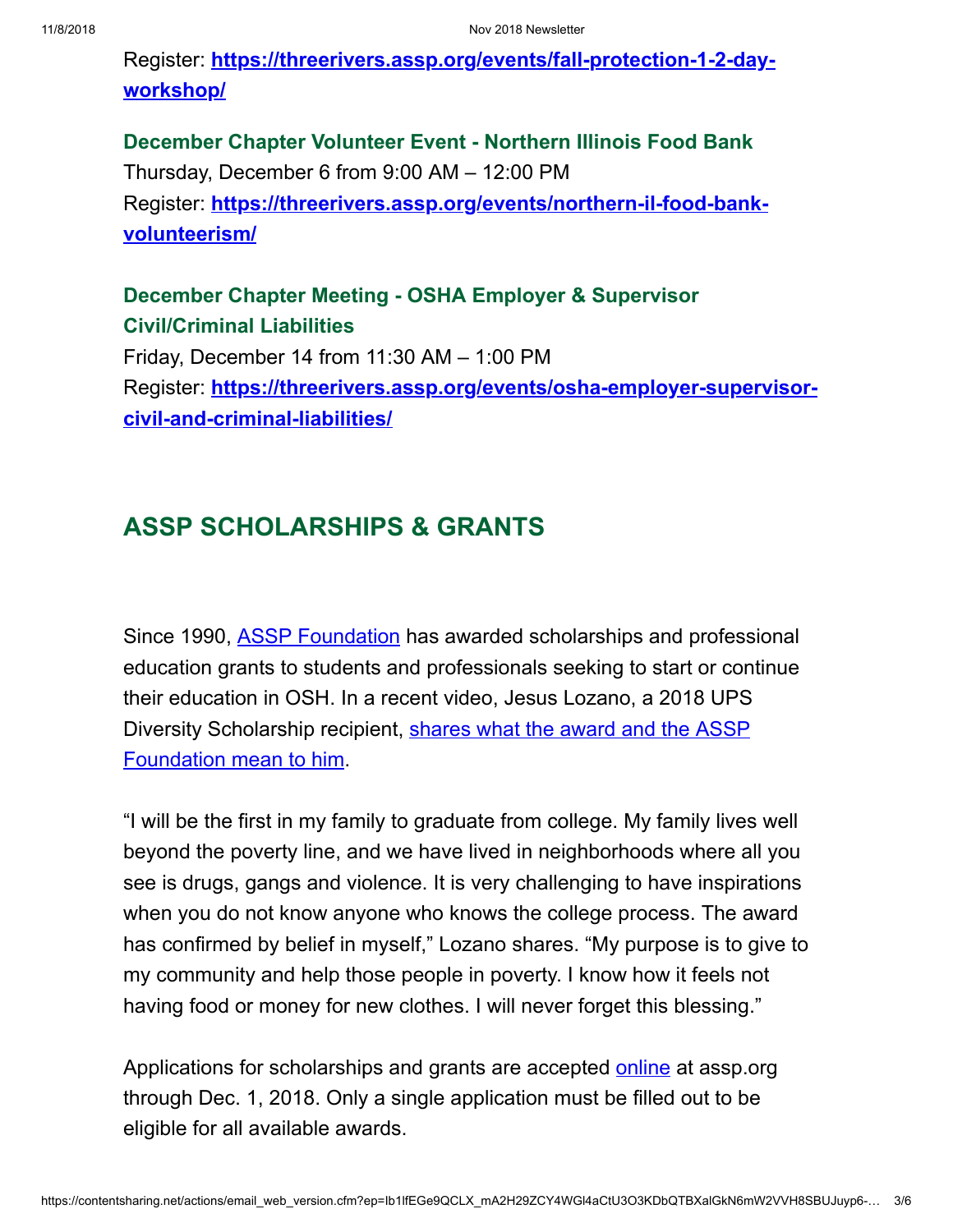# **OCTOBER CHAPTER MEETING HIGHLIGHTS**

We had a great turnout for our Radiation Safety meeting at Fermilab in October. Thank you to our speaker Matt Quinn, who described the radiation safety issues with the construction of Fermilab's DUNE/LBNF experiment facilities.



## **NIU EHS ONLINE GRADUATE COURSE**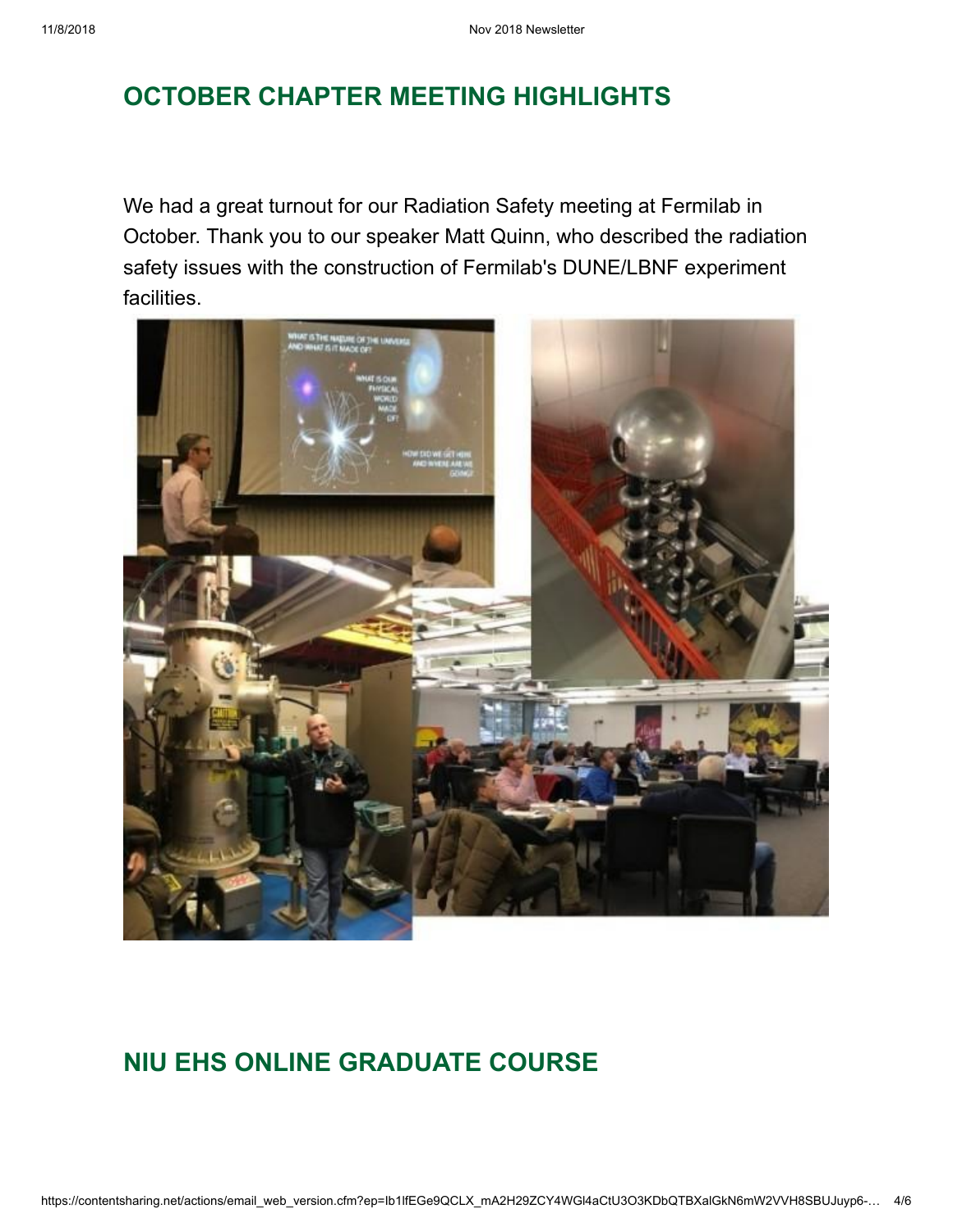#### 11/8/2018 Nov 2018 Newsletter

**Northern Illinois University EHS online graduate course**, **Chemical Hazards in Industry** (TECH 533, Spring 2019). This is part of **online Master's in Industrial Management Degree**. See https://www.niu.edu/ceet/departments/technology/ms[industrial-management.shtml Graduates of this MS program have gone on to becom](http://send.assp.org/link.cfm?r=_iexdL4Fryd0pylYLyjWzQ~~&pe=arEhp4YKcUgzW7HkCoG9rkC4GCyMf-PxQFcJN9u_gqj-HyxA8sZaPIQMbwET_cDFhd5aZeorxGhJisY2NvDgRQ~~&t=INSERT_TRACKING_ENCID)e national and international EHS leaders for Fortune 500 companies.

The course will emphasize practical approaches to understanding chemical hazards. It is taught by Theodore J. Hogan, PhD, CIH, an NIU Associate Professor who has over 35 years of EHS industrial, consulting, and academic experience. He is also a member of the ACGIH Threshold Limit Values (TLVs<sup>®</sup>) Chemical Substances Committee, which establishes workplace chemical exposure guidelines.

First-time students can register as a student-at-large, [https://www.niu.edu/grad/admissions/at-large/index.shtml](http://send.assp.org/link.cfm?r=_iexdL4Fryd0pylYLyjWzQ~~&pe=wZK4gDuBQ3H64_ymyuBFLRsbWf4A_mdKwxecQyQ3hBVY-_m0QFSLwyYvvRs9GTfvb3JT02-P0PigUymCzxSXvQ~~&t=INSERT_TRACKING_ENCID) **Questions?** [thogan2@niu.edu](mailto:thogan2@niu.edu) 630-341-3939

#### **Course Objectives**

- Describe how workplace chemicals enter the body and impact specific organ systems
- Identify chemical hazards associated with common processes and industries
- Qualitatively assess the health risks from a workplace chemical exposure situation
- Explain to workers the toxicologic hazards of chemicals related to a specific industrial process

#### **Modules**

- Introduction to toxicology
- Types of health effects from chemical exposures
- Basic human biology and target organs
- Basic toxicokinetics (How chemicals enter, move, interact, and leave the body)
- Dose response curves and toxicity testing
- Epidemiology and carcinogenicity
- $\bullet$  Industrial processes and related chemical hazards
- Assessing health risks
- Communicating risks and hazards
- Biological monitoring and health surveillance
- Skin exposures to chemicals
- Nanomaterials